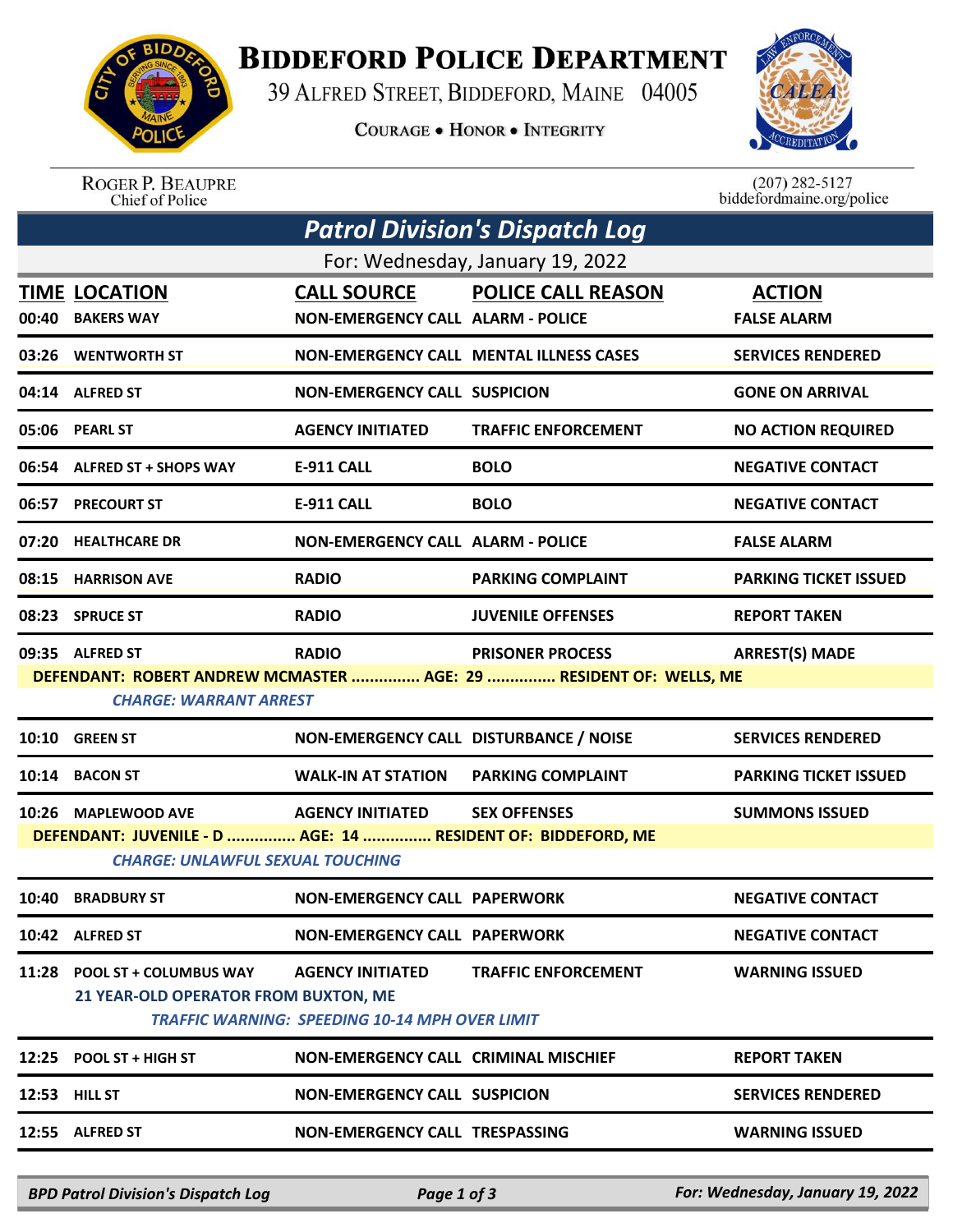| 13:15 | <b>TIME LOCATION</b><br><b>BIRCH ST</b>                                              | <b>CALL SOURCE</b><br>E-911 CALL                                                              | <b>POLICE CALL REASON</b><br><b>DISTURBANCE / NOISE</b>           | <b>ACTION</b><br><b>SERVICES RENDERED</b> |
|-------|--------------------------------------------------------------------------------------|-----------------------------------------------------------------------------------------------|-------------------------------------------------------------------|-------------------------------------------|
| 13:37 | <b>MAPLEWOOD AVE</b><br>DEFENDANT: JUVENILE - U  AGE: 14  RESIDENT OF: BIDDEFORD, ME | <b>AGENCY INITIATED</b><br><b>CHARGE: POSSESSION OF DRUG PARAPHERNALIA WITH INTENT TO USE</b> | <b>PAPERWORK</b>                                                  | <b>SUMMONS ISSUED</b>                     |
|       | 13:47 ELM ST                                                                         | NON-EMERGENCY CALL CHECK WELFARE                                                              |                                                                   | <b>NEGATIVE CONTACT</b>                   |
|       | 14:05 ALFRED ST + MAINE TPKE                                                         | NON-EMERGENCY CALL ASSIST OTHER AGENCY                                                        |                                                                   | <b>NO ACTION REQUIRED</b>                 |
|       | <b>14:36 MAIN ST</b>                                                                 | <b>E-911 CALL</b>                                                                             | 911 MISUSE                                                        | <b>NEGATIVE CONTACT</b>                   |
|       | 14:49 ALFRED ST                                                                      | <b>E-911 CALL</b>                                                                             | <b>VEHICLE CRASH - POLICE ONLY</b>                                | <b>STATE FORM TAKEN</b>                   |
|       | 15:16 MAPLEWOOD AVE                                                                  | <b>AGENCY INITIATED</b>                                                                       | <b>OUT FOR FOLLOW UP</b>                                          | <b>SERVICES RENDERED</b>                  |
| 15:19 | <b>PROSPECT ST</b>                                                                   | NON-EMERGENCY CALL PARKING COMPLAINT                                                          |                                                                   | <b>NO VIOLATION</b>                       |
| 15:37 | <b>MORIN ST</b>                                                                      |                                                                                               | NON-EMERGENCY CALL VEHICLE CRASH - POLICE ONLY                    | <b>STATE FORM TAKEN</b>                   |
| 15:50 | <b>MAIN ST</b>                                                                       | <b>WALK-IN AT STATION</b>                                                                     | <b>VIOL PROTECTION FROM ABUSE</b>                                 | <b>SERVICES RENDERED</b>                  |
|       | 16:15 ALFRED ST                                                                      | <b>WALK-IN AT STATION</b>                                                                     | <b>CIVIL COMPLAINT</b>                                            | <b>CIVIL COMPLAINT</b>                    |
|       | 16:22 GRANITE ST                                                                     | <b>NON-EMERGENCY CALL SUSPICION</b>                                                           |                                                                   | <b>GONE ON ARRIVAL</b>                    |
|       | 16:26 ALFRED ST                                                                      | <b>AGENCY INITIATED</b>                                                                       | <b>FRAUD / SCAM</b>                                               | <b>REPORT TAKEN</b>                       |
| 16:29 | <b>ALFRED ST + WEST COLE RD</b>                                                      | <b>NON-EMERGENCY CALL SUSPICION</b>                                                           |                                                                   | <b>UNFOUNDED</b>                          |
| 17:36 | <b>MAINE TPKE</b>                                                                    | <b>NON-EMERGENCY CALL BOLO</b>                                                                |                                                                   | <b>NEGATIVE CONTACT</b>                   |
| 18:08 | <b>MAIN ST</b>                                                                       | <b>NON-EMERGENCY CALL ALARM - POLICE</b>                                                      |                                                                   | <b>FALSE ALARM</b>                        |
|       | 18:19 SACO FALLS WAY                                                                 |                                                                                               | NON-EMERGENCY CALL ATTEMPTED/THREATENED SUICIDE SERVICES RENDERED |                                           |
| 19:09 | <b>GLAUDE AVE</b>                                                                    | <b>NON-EMERGENCY CALL SUSPICION</b>                                                           |                                                                   | <b>NO VIOLATION</b>                       |
|       | 20:13 ALFRED ST                                                                      | <b>AGENCY INITIATED</b>                                                                       | <b>SUSPICION</b>                                                  | <b>SERVICES RENDERED</b>                  |
| 20:18 | <b>MAIN ST</b>                                                                       | <b>NON-EMERGENCY CALL CHECK WELFARE</b>                                                       |                                                                   | <b>SERVICES RENDERED</b>                  |
|       | 20:27 ALFRED ST                                                                      | <b>AGENCY INITIATED</b>                                                                       | <b>OUT FOR FOLLOW UP</b>                                          | <b>SERVICES RENDERED</b>                  |
| 20:42 | <b>POMERLEAU ST</b>                                                                  | <b>AGENCY INITIATED</b>                                                                       | <b>COMMUNITY ENGAGEMENT</b>                                       | <b>SERVICES RENDERED</b>                  |
| 20:47 | <b>MAIN ST</b>                                                                       | <b>E-911 CALL</b>                                                                             | 911 MISUSE                                                        | <b>NEGATIVE CONTACT</b>                   |
| 21:00 | <b>LAMBERT ST</b>                                                                    |                                                                                               | NON-EMERGENCY CALL CRIM THREAT / TERRORIZING                      | <b>REPORT TAKEN</b>                       |
| 21:12 | <b>MAIN ST</b>                                                                       | NON-EMERGENCY CALL DISTURBANCE / NOISE                                                        |                                                                   | <b>WARNING ISSUED</b>                     |
| 21:45 | <b>MAIN ST</b>                                                                       | <b>AGENCY INITIATED</b>                                                                       | <b>ALL OTHER</b>                                                  | <b>SERVICES RENDERED</b>                  |
| 22:04 | <b>MAIN ST</b>                                                                       | <b>NON-EMERGENCY CALL ALARM - POLICE</b>                                                      |                                                                   | <b>FALSE ALARM</b>                        |